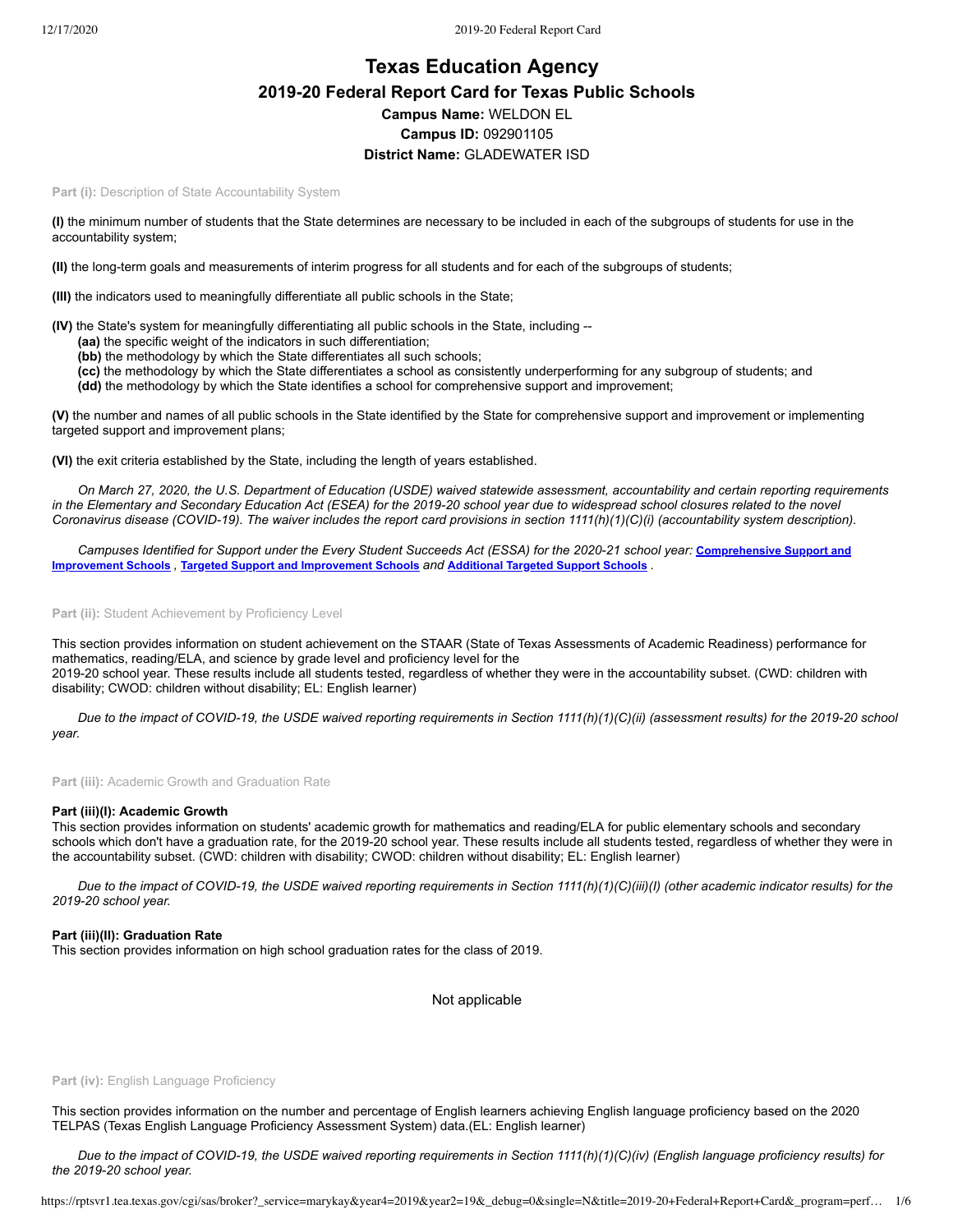## Part (v): School Quality or Student Success (SQSS)

This section provides information on the other indicator of school quality or student success, which is college, career and military readiness (CCMR) for high schools and average performance rate of the three STAAR performance levels of all students, regardless of whether they were in the accountability subset, for elementary and secondary schools without a graduation rate. (CWD: children with disability; EL: English learner)

*Due to the impact of COVID-19, the USDE waived reporting requirements in Section 1111(h)(1)(C)(v) (school quality or student success indicator results) for the 2019-20 school year for elementary schools and secondary schools without a graduation rate.*

#### Part (vi): Goal Meeting Status

This section provides information on the progress of all students and each student group toward meeting the long-term goals or interim objectives on STAAR academic performance, federal graduation rate, and English learners' language proficiency. (CWD: children with disability; EL: English learner)

*Due to the impact of COVID-19, the USDE waived reporting requirements in Section 1111(h)(1)(C)(vi) (progress toward meeting long-term goals and measurements of interim progress) for the 2019-20 school year.*

#### **Part (vii):** STAAR Participation

This section provides the percentage of students assessed and not assessed on STAAR for mathematics, reading/ELA, and science. (CWD: children with disability; CWOD: children without disability; EL: English learner)

*Due to the impact of COVID-19, the USDE waived reporting requirements in Section 1111(h)(1)(C)(vii) (percentage of students assessed and not assessed) for the 2019-20 school year.*

#### **Part (viii):** Civil Rights Data

Part (viii)(I) This section provides information from the 2017-18 Civil Right Data Collection (CRDC) surveys, submitted by school districts to the Office for Civil Rights on measures of school quality, climate, and safety, including counts of in-school suspensions, out-of-school suspensions, expulsions, school related arrests, referrals to law enforcement, chronic absenteeism (including both excused and unexcused absences), incidences of violence, including bullying and harassment. (EL: English learner)

**Students**

|                                      |        |              |          |                                  |                  | Indian or     |             |                       | Two or      |                | <b>Students</b><br><b>Students</b><br>with |
|--------------------------------------|--------|--------------|----------|----------------------------------|------------------|---------------|-------------|-----------------------|-------------|----------------|--------------------------------------------|
|                                      |        | <b>Total</b> | African  |                                  |                  | Alaska        |             | <b>Pacific</b>        | <b>More</b> |                | <b>Disabilities</b><br>with                |
|                                      |        |              |          | students American Hispanic White |                  | <b>Native</b> | Asian       | <b>Islander Races</b> |             |                | EL Disabilities (Section 504)              |
| <b>Students Without Disabilities</b> |        |              |          |                                  |                  |               |             |                       |             |                |                                            |
| In-School Suspensions                |        |              |          |                                  |                  |               |             |                       |             |                |                                            |
|                                      | Male   | 73           | 20       | 9                                | 40               | 0             | 0           | 0                     | 4           | 6              |                                            |
|                                      | Female | 32           | 14       | 4                                | 13               | 0             | 0           | 0                     | 1           | $\mathbf{1}$   |                                            |
|                                      | Total  | 105          | 34       | 13                               | 53               | 0             | 0           | 0                     | 5           | $\overline{7}$ |                                            |
| Out-of-School Suspensions            |        |              |          |                                  |                  |               |             |                       |             |                |                                            |
|                                      | Male   | 8            | 3        | 2                                | 2                | 0             | 0           | 0                     | 1           | 1              |                                            |
|                                      | Female | 3            | 1        | $\boldsymbol{2}$                 | 0                | 0             | 0           | 0                     | 0           | 0              |                                            |
|                                      | Total  | 11           | 4        | 4                                | $\overline{2}$   | 0             | 0           | 0                     | 1           | 1              |                                            |
| Expulsions                           |        |              |          |                                  |                  |               |             |                       |             |                |                                            |
| With                                 | Male   | 4            | 0        | $\mathbf{1}$                     | $\overline{2}$   | 0             | 0           | 0                     | 1           | $\mathbf 1$    |                                            |
| Educational                          |        |              |          |                                  |                  |               |             |                       |             |                |                                            |
| Services                             |        |              |          |                                  |                  |               |             |                       |             |                |                                            |
|                                      | Female | 0            | 0        | 0                                | 0                | 0             | 0           | 0                     | 0           | 0              |                                            |
|                                      | Total  | 4            | 0        | 1                                | $\boldsymbol{2}$ | 0             | 0           | 0                     | 1           | 1              |                                            |
| Without                              | Male   | 0            | $\Omega$ | 0                                | 0                | 0             | 0           | 0                     | 0           | $\mathbf 0$    |                                            |
| Educational                          |        |              |          |                                  |                  |               |             |                       |             |                |                                            |
| Services                             |        |              |          |                                  |                  |               |             |                       |             |                |                                            |
|                                      | Female | 0            | 0        | 0                                | 0                | 0             | 0           | 0                     | 0           | 0              |                                            |
|                                      | Total  | $\mathbf 0$  | 0        | 0                                | 0                | 0             | 0           | 0                     | 0           | 0              |                                            |
| <b>Under Zero</b>                    | Male   | $\mathbf 0$  | 0        | $\Omega$                         | $\Omega$         | 0             | $\mathbf 0$ | $\Omega$              | $\Omega$    | $\mathbf 0$    |                                            |
| <b>Tolerance Policies</b>            |        |              |          |                                  |                  |               |             |                       |             |                |                                            |
|                                      | Female | 0            | 0        | 0                                | 0                | 0             | 0           | 0                     | 0           | 0              |                                            |
|                                      | Total  | $\Omega$     | $\Omega$ | $\Omega$                         | 0                | 0             | 0           | 0                     | $\Omega$    | 0              |                                            |
| <b>School-Related Arrests</b>        |        |              |          |                                  |                  |               |             |                       |             |                |                                            |
|                                      | Male   | 0            | 0        | 0                                | 0                | 0             | 0           | 0                     | 0           | 0              |                                            |
|                                      | Female | 0            | 0        | 0                                | 0                | 0             | 0           | 0                     | 0           | 0              |                                            |
|                                      | Total  | $\Omega$     | $\Omega$ | $\Omega$                         | $\Omega$         | $\Omega$      | 0           | 0                     | $\Omega$    | 0              |                                            |
| Referrals to Law Enforcement         |        |              |          |                                  |                  |               |             |                       |             |                |                                            |
|                                      | Male   | 0            | 0        | 0                                | 0                | 0             | 0           | 0                     | 0           | 0              |                                            |
|                                      | Female | 0            | 0        | 0                                | 0                | 0             | 0           | 0                     | 0           | 0              |                                            |
|                                      | Total  | 0            | 0        | $\mathbf 0$                      | 0                | $\mathbf 0$   | 0           | 0                     | 0           | 0              |                                            |
| <b>Students With Disabilities</b>    |        |              |          |                                  |                  |               |             |                       |             |                |                                            |

In-School Suspensions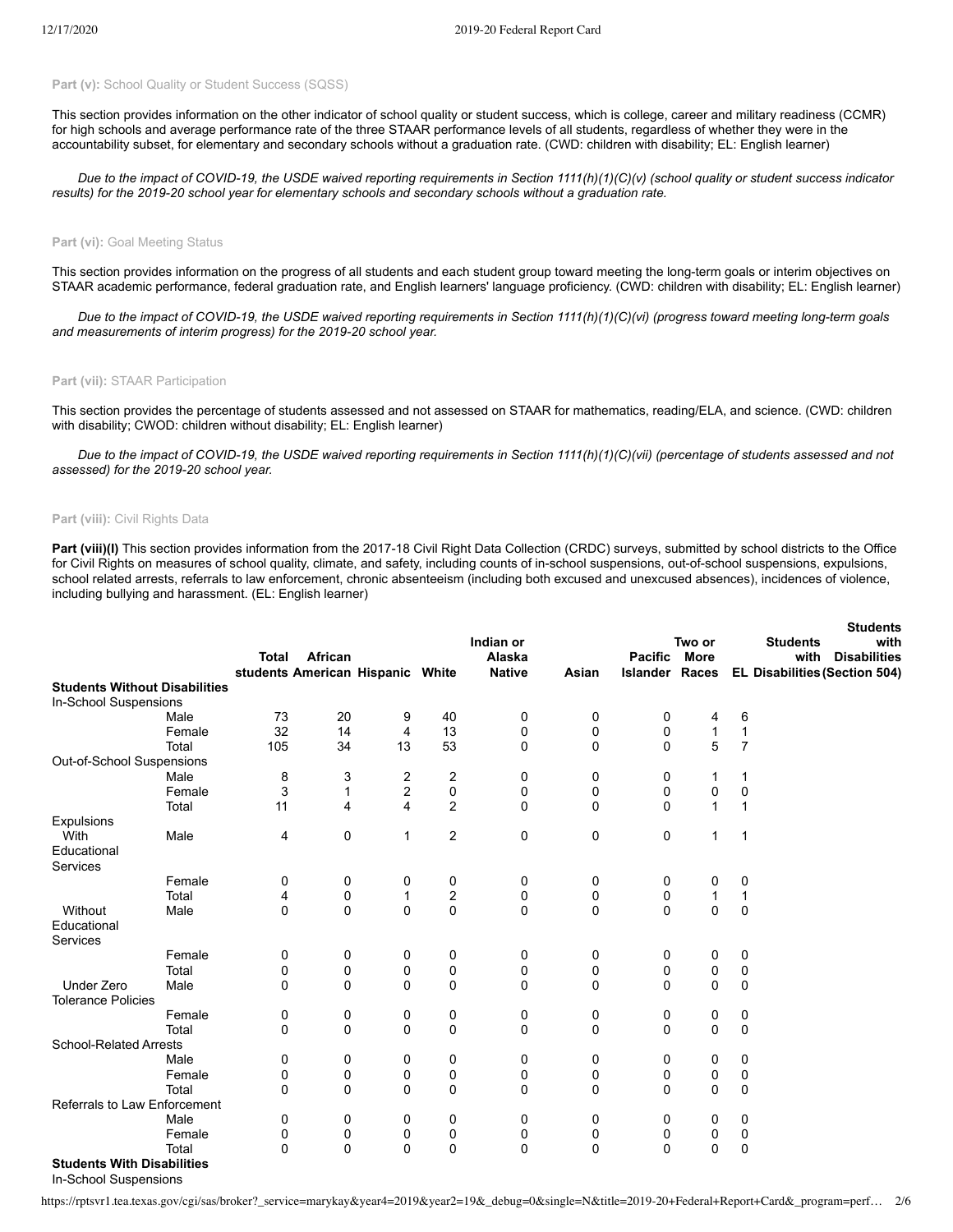## 12/17/2020 2019-20 Federal Report Card

|                                                                                                               |        | <b>Total</b> | African        | students American Hispanic White |          | Indian or<br>Alaska<br><b>Native</b> | Asian       | <b>Pacific</b><br>Islander | Two or<br><b>More</b><br>Races |                  | <b>Students</b><br><b>Students</b><br>with<br><b>Disabilities</b><br>with<br>EL Disabilities (Section 504) |
|---------------------------------------------------------------------------------------------------------------|--------|--------------|----------------|----------------------------------|----------|--------------------------------------|-------------|----------------------------|--------------------------------|------------------|------------------------------------------------------------------------------------------------------------|
|                                                                                                               | Male   | 13           | 4              | 2                                | 7        | 0                                    | 0           | 0                          | 0                              | $\mathbf{1}$     | 12                                                                                                         |
|                                                                                                               | Female | $\mathbf{1}$ | 0              | 0                                | 1        | 0                                    | $\mathbf 0$ | 0                          | 0                              | $\pmb{0}$        | 3                                                                                                          |
|                                                                                                               | Total  | 14           | 4              | 2                                | 8        | 0                                    | 0           | 0                          | 0                              | 1                | 15                                                                                                         |
| Out-of-School Suspensions                                                                                     |        |              |                |                                  |          |                                      |             |                            |                                |                  |                                                                                                            |
|                                                                                                               | Male   | $\mathbf 1$  | $\mathbf{1}$   | 0                                | 0        | 0                                    | 0           | 0                          | 0                              | $\mathbf 0$      | 4                                                                                                          |
|                                                                                                               | Female | 0            | 0              | 0                                | 0        | 0                                    | 0           | 0                          | 0                              | 0                | 1                                                                                                          |
|                                                                                                               | Total  | 1            | $\mathbf{1}$   | $\Omega$                         | 0        | $\Omega$                             | $\Omega$    | $\mathbf 0$                | 0                              | $\Omega$         | 5                                                                                                          |
| Expulsions                                                                                                    |        |              |                |                                  |          |                                      |             |                            |                                |                  |                                                                                                            |
| With<br>Educational<br>Services                                                                               | Male   | 0            | $\mathbf 0$    | 0                                | 0        | 0                                    | $\mathbf 0$ | 0                          | 0                              | 0                | 0                                                                                                          |
|                                                                                                               | Female | 0            | $\mathbf 0$    | 0                                | 0        | 0                                    | $\mathbf 0$ | 0                          | 0                              | 0                | 0                                                                                                          |
|                                                                                                               | Total  | 0            | $\mathbf 0$    | 0                                | 0        | 0                                    | 0           | 0                          | 0                              | $\mathbf 0$      | $\mathbf 0$                                                                                                |
| Without<br>Educational<br>Services                                                                            | Male   | $\Omega$     | $\Omega$       | $\Omega$                         | $\Omega$ | 0                                    | $\Omega$    | $\Omega$                   | $\Omega$                       | 0                | 0                                                                                                          |
|                                                                                                               | Female | 0            | 0              | 0                                | 0        | 0                                    | $\mathbf 0$ | 0                          | 0                              | 0                | 0                                                                                                          |
|                                                                                                               | Total  | 0            | $\pmb{0}$      | 0                                | 0        | 0                                    | $\mathbf 0$ | 0                          | 0                              | $\mathbf 0$      | 0                                                                                                          |
| <b>Under Zero</b><br><b>Tolerance Policies</b>                                                                | Male   | $\mathbf 0$  | 0              | 0                                | 0        | 0                                    | $\mathbf 0$ | 0                          | 0                              | 0                | 0                                                                                                          |
|                                                                                                               | Female | 0            | 0              | 0                                | 0        | 0                                    | 0           | 0                          | 0                              | 0                | 0                                                                                                          |
|                                                                                                               | Total  | $\Omega$     | 0              | 0                                | 0        | 0                                    | $\mathbf 0$ | 0                          | 0                              | $\mathbf 0$      | 0                                                                                                          |
| <b>School-Related Arrests</b>                                                                                 |        |              |                |                                  |          |                                      |             |                            |                                |                  |                                                                                                            |
|                                                                                                               | Male   | 0            | 0              | 0                                | 0        | 0                                    | 0           | 0                          | 0                              | 0                | 0                                                                                                          |
|                                                                                                               | Female | 0            | 0              | 0                                | 0        | 0                                    | $\mathbf 0$ | 0                          | 0                              | $\mathbf 0$      | 0                                                                                                          |
|                                                                                                               | Total  | $\Omega$     | $\mathbf 0$    | 0                                | 0        | 0                                    | $\mathbf 0$ | 0                          | 0                              | $\mathbf 0$      | 0                                                                                                          |
| Referrals to Law Enforcement                                                                                  |        |              |                |                                  |          |                                      |             |                            |                                |                  |                                                                                                            |
|                                                                                                               | Male   | 0            | 0              | 0                                | 0        | 0                                    | $\mathbf 0$ | 0                          | 0                              | 0                | 0                                                                                                          |
|                                                                                                               | Female | 0            | 0              | 0                                | 0        | 0                                    | 0           | 0                          | 0                              | $\mathbf 0$      | 0                                                                                                          |
|                                                                                                               | Total  | $\Omega$     | 0              | 0                                | $\Omega$ | $\mathbf{0}$                         | $\Omega$    | 0                          | 0                              | $\mathbf 0$      | $\mathbf 0$                                                                                                |
| <b>All Students</b>                                                                                           |        |              |                |                                  |          |                                      |             |                            |                                |                  |                                                                                                            |
| <b>Chronic Absenteeism</b>                                                                                    |        |              |                |                                  |          |                                      |             |                            |                                |                  |                                                                                                            |
|                                                                                                               | Male   | 32           | $\overline{7}$ | 6                                | 17       | -8                                   | -8          | -8                         | 2                              | 3                | 10<br>-8                                                                                                   |
|                                                                                                               | Female | 36           | $\overline{7}$ | 3                                | 24       | -8                                   | -8          | $-8$                       | 2                              | $\boldsymbol{2}$ | $\textnormal{-}8$<br>9                                                                                     |
|                                                                                                               | Total  | 68           | 14             | 9                                | 41       | -8                                   | $-8$        | -8                         | $\overline{4}$                 | 5                | $-8$<br>19                                                                                                 |
|                                                                                                               |        |              |                |                                  |          |                                      |             |                            |                                |                  | <b>Total</b>                                                                                               |
| Incidents of Violence<br>Incidents of rape or attempted rape<br>Incidents of sexual assault (other than rane) |        |              |                |                                  |          |                                      |             |                            |                                |                  | 0<br>$\Omega$                                                                                              |

| Incidents of sexual assault (other than rape)                              | 0 |
|----------------------------------------------------------------------------|---|
| Incidents of robbery with a weapon                                         |   |
| Incidents of robbery with a firearm or explosive device                    |   |
| Incidents of robbery without a weapon                                      |   |
| Incidents of physical attack or fight with a weapon                        |   |
| Incidents of physical attack or fight with a firearm or explosive device   |   |
| Incidents of physical attack or fight without a weapon                     |   |
| Incidents of threats of physical attack with a weapon                      |   |
| Incidents of threats of physical attack with a firearm or explosive device |   |
| Incidents of threats of physical attack without a weapon                   |   |
| Incidents of possession of a firearm or explosive device                   | 0 |
| Allegations of Harassment or bullying                                      |   |
| On the basis of sex                                                        | 0 |
| On the basis of race                                                       |   |
| On the basis of disability                                                 |   |
| On the basis of sexual orientation                                         |   |
| On the basis of religion                                                   |   |
|                                                                            |   |

Part (viii)(II) This section provides information from the 2017-18 Civil Right Data Collection (CRDC) surveys, submitted by school districts to the Office for Civil Rights, on the number of students enrolled in preschool programs and accelerated coursework to earn postsecondary credit while still in high school.

|                    |              | <b>African</b><br>American |                 |       | Indian or     |       |                | Two or       |    | <b>Students</b>     |  |
|--------------------|--------------|----------------------------|-----------------|-------|---------------|-------|----------------|--------------|----|---------------------|--|
|                    | <b>Total</b> |                            |                 |       | Alaska        |       | <b>Pacific</b> | More         |    | with                |  |
|                    | students     |                            | <b>Hispanic</b> | White | <b>Native</b> | Asian | Islander       | <b>Races</b> | El | <b>Disabilities</b> |  |
| Preschool Programs |              |                            |                 |       |               |       |                |              |    |                     |  |
| Male               | -9           | -9                         | -9              | -9    | -9            | -9    | -9             | -9           | -9 | -9                  |  |
| Female             | -9           | -9                         | -9              | -9    | -9            | -9    | -9             | -9           | -9 | -9                  |  |

https://rptsvr1.tea.texas.gov/cgi/sas/broker?\_service=marykay&year4=2019&year2=19&\_debug=0&single=N&title=2019-20+Federal+Report+Card&\_program=perf… 3/6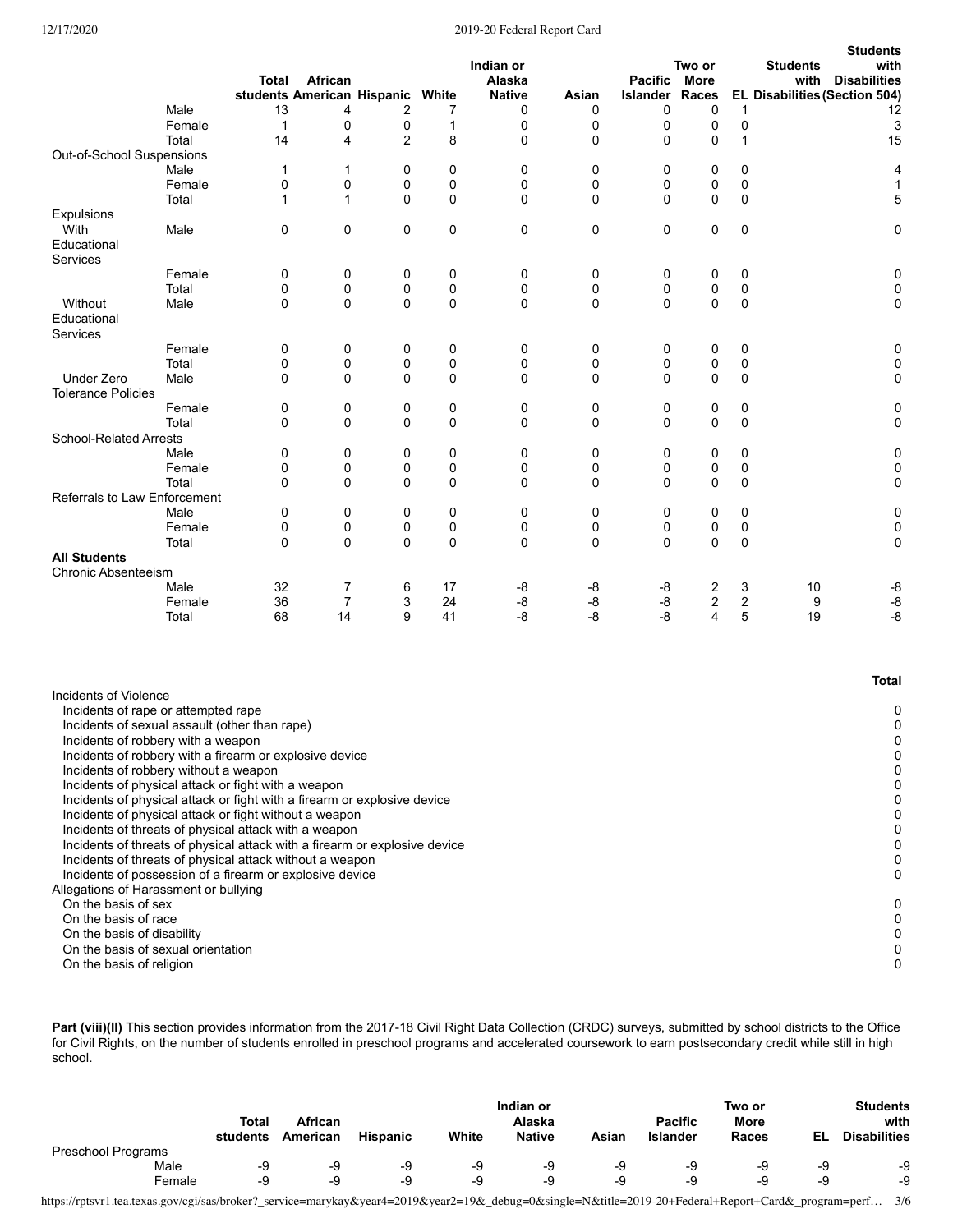#### 12/17/2020 2019-20 Federal Report Card

|                                               |        | Total<br>students | African<br>American | <b>Hispanic</b> | White | Indian or<br>Alaska<br><b>Native</b> | Asian | <b>Pacific</b><br><b>Islander</b> | Two or<br><b>More</b><br><b>Races</b> | EL   | <b>Students</b><br>with<br><b>Disabilities</b> |
|-----------------------------------------------|--------|-------------------|---------------------|-----------------|-------|--------------------------------------|-------|-----------------------------------|---------------------------------------|------|------------------------------------------------|
|                                               | Total  | -9                | -9                  | -9              | -9    | -9                                   | -9    | -9                                | -9                                    | -9   | -9                                             |
| <b>Accelerated Coursework</b>                 |        |                   |                     |                 |       |                                      |       |                                   |                                       |      |                                                |
| Advanced                                      | Male   | -9                | -9                  | $-9$            | -9    | -9                                   | -9    | -9                                | -9                                    | -9   | -9                                             |
| Placement                                     |        |                   |                     |                 |       |                                      |       |                                   |                                       |      |                                                |
| Courses                                       |        |                   |                     |                 |       |                                      |       |                                   |                                       |      |                                                |
|                                               | Female | -9                | -9                  | -9              | -9    | -9                                   | -9    | -9                                | -9                                    | -9   | -9                                             |
|                                               | Total  | -9                | -9                  | -9              | -9    | -9                                   | -9    | -9                                | $-9$                                  | -9   | -9                                             |
| International                                 | Male   | -9                | -9                  | $-9$            | -9    | -9                                   | -9    | -9                                | -9                                    | $-9$ | -9                                             |
| Baccalaureate<br>Courses                      |        |                   |                     |                 |       |                                      |       |                                   |                                       |      |                                                |
|                                               | Female | -9                | -9                  | -9              | -9    | -9                                   | -9    | -9                                | -9                                    | -9   | -9                                             |
|                                               | Total  | -9                | -9                  | $-9$            | -9    | -9                                   | -9    | -9                                | $-9$                                  | -9   | -9                                             |
| Dual<br>Enrollment/Dual<br>Credit<br>Programs | Male   | -9                | -9                  | $-9$            | -9    | -9                                   | $-9$  | -9                                | -9                                    | $-9$ | $-9$                                           |
|                                               | Female | -9                | -9                  | -9              | -9    | -9                                   | -9    | -9                                | -9                                    | -9   | -9                                             |
|                                               | Total  | -9                | -9                  | $-9$            | -9    | -9                                   | -9    | -9                                | -9                                    | -9   | -9                                             |

 $'$ -' Indicates there are no data available in the group.<br>'-3' Indicates skip logic failure.

'-3' Indicates skip logic failure.<br>'-8' Indicates EDFacts missing

Indicates EDFacts missing data.

'-9' Indicates not applicable / skipped.<br>'-11' Indicates suppressed data.

Indicates suppressed data.

Blank cell indicates the student group is not applicable to this report.

#### Part (ix): Teacher Quality Data

This section provides information on the professional qualifications of teachers, including information disaggregated by high- and low-poverty schools on the number and percentage of (I) inexperienced teacher, principals, and other school leaders; (II) teachers teaching with emergency or provisional credentials; and (III) teachers who are not teaching in the subject or field for which the teacher is certified or licensed.

|                                                                                                        |                      | <b>All School</b> |
|--------------------------------------------------------------------------------------------------------|----------------------|-------------------|
| Inexperienced Teachers, Principals, and Other School Leaders                                           | <b>Number</b><br>3.9 | Percent<br>9.3%   |
| Teachers Teaching with Emergency or Provisional Credentials                                            | 2.9                  | 7.2%              |
| Teacher Who Are Not Teaching in the Subject or Field for Which<br>the Teacher is Certified or Licensed | 2.0                  | $5.0\%$           |

'-' Indicates there are no data available in the group. Blank cell indicates data are not applicable to this report.

#### Part (x): Per-Pupil Expenditure

This section provides information on the per-pupil expenditures of federal, state, and local funds, including actual personnel expenditures and actual non-personnel expenditures, disaggregated by source of funds, for each school district and campus for the 2019-20 fiscal year.

*To be updated by June 30th, 2021.*

## Part (xi): STAAR Alternate 2 Participation

This section provides information on the number and percentage of students with the most significant cognitive disabilities who take STAAR Alternate 2, by grade and subject for the 2019-20 school year.

*Due to the impact of COVID-19, the USDE waived reporting requirements in Section 1111(h)(1)(C)(xi) (number and percentage of students with the most significant cognitive disabilities taking an alternate assessment) for the 2019-20 school year.*

#### Part (xii): Statewide National Assessment of Educational Progress (NAEP)

This section provides results on the state academic assessments in reading and mathematics in grades 4 and 8 of the 2019 National Assessment of Educational Progress, compared to the national average of such results.

#### **State Level: 2019 Percentages at NAEP Achievement Levels**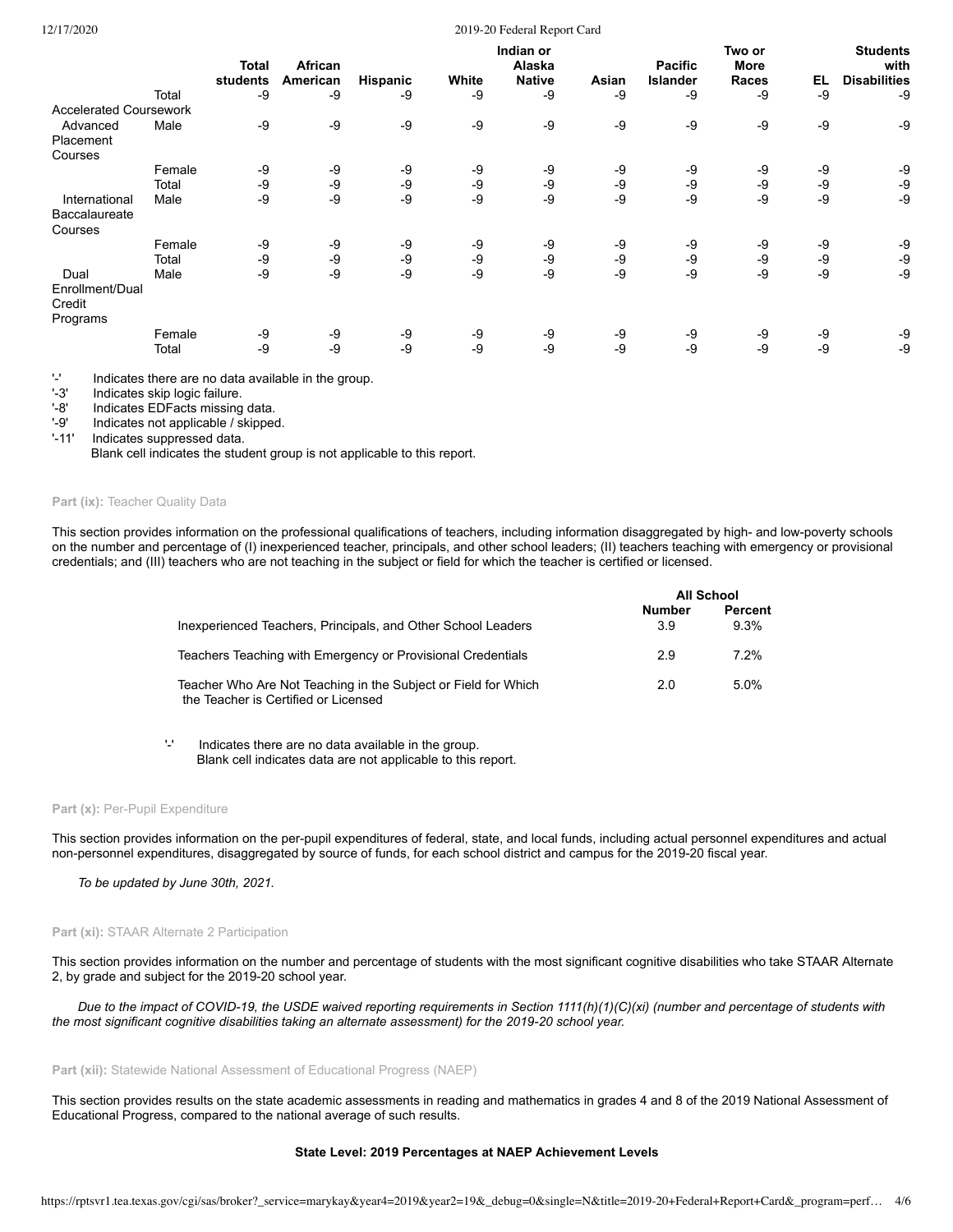## 12/17/2020 2019-20 Federal Report Card

|         |                    |                                   |           |                |         |                     |           | % At or Above     |                |                         |
|---------|--------------------|-----------------------------------|-----------|----------------|---------|---------------------|-----------|-------------------|----------------|-------------------------|
|         |                    |                                   |           | % Below Basic  |         | % At or Above Basic |           | <b>Proficient</b> |                | % At Advanced           |
| Grade   | <b>Subject</b>     | <b>Student Group</b>              | <b>TX</b> | <b>US</b>      | ТX      | US                  | <b>TX</b> | US                | ТX             | US                      |
| Grade 4 | Reading            | Overall                           | 39        | 34             | 61      | 66                  | 30        | 35                | 7              | 9                       |
|         |                    | <b>Black</b>                      | 52        | 52             | 48      | 48                  | 16        | 18                | 2              | 3                       |
|         |                    | Hispanic                          | 48        | 45             | 52      | 55                  | 21        | 23                | 3              | 4                       |
|         |                    | White                             | 22        | 23             | 78      | 77                  | 48        | 45                | 12             | 12                      |
|         |                    | American Indian                   | $\star$   | 50             | $\star$ | 50                  | $\star$   | 19                | $\star$        | 3                       |
|         |                    | Asian                             | 11        | 18             | 89      | 82                  | 65        | 57                | 25             | 22                      |
|         |                    | Pacific Islander                  | $\ast$    | 42             | $\star$ | 58                  | $\star$   | 25                | $\ast$         | 4                       |
|         |                    | Two or More Races                 | 26        | 28             | 74      | 72                  | 38        | 40                | 6              | 11                      |
|         |                    | Econ Disadv                       | 50        | 47             | 50      | 53                  | 19        | 21                | 3              | 3                       |
|         |                    | <b>Students with Disabilities</b> | 79        | 73             | 21      | 27                  | 8         | 10                | 1              | $\overline{\mathbf{c}}$ |
|         |                    | English Language Learners         | 61        | 65             | 39      | 35                  | 12        | 10                | 2              | $\mathbf{1}$            |
|         | <b>Mathematics</b> | Overall                           | 16        | 19             | 84      | 81                  | 44        | 41                | 9              | 9                       |
|         |                    | <b>Black</b>                      | 24        | 35             | 76      | 65                  | 32        | 20                | 3              | $\overline{\mathbf{c}}$ |
|         |                    | Hispanic                          | 19        | 27             | 81      | 73                  | 35        | 28                | 4              | 3                       |
|         |                    | White                             | 8         | 11             | 92      | 89                  | 59        | 52                | 16             | 12                      |
|         |                    | American Indian                   | $\star$   | 33             | $\ast$  | 67                  | $\star$   | 24                | $\star$        | 4                       |
|         |                    | Asian                             | 4         | $\overline{7}$ | 96      | 93                  | 82        | 69                | 45             | 28                      |
|         |                    | Pacific Islander                  | $\star$   | 36             | $\star$ | 64                  | $\star$   | 28                | $\star$        | 6                       |
|         |                    | Two or More Races                 | 9         | 16             | 91      | 84                  | 51        | 44                | 9              | 10                      |
|         |                    | Econ Disadv                       | 21        | 29             | 79      | 71                  | 32        | 26                | 3              | 3                       |
|         |                    | <b>Students with Disabilities</b> | 55        | 54             | 45      | 46                  | 13        | 14                | 1              | $\overline{2}$          |
|         |                    | English Language Learners         | 24        | 41             | 76      | 59                  | 29        | 16                | $\overline{c}$ | $\mathbf{1}$            |
| Grade 8 | Reading            | Overall                           | 33        | 27             | 67      | 73                  | 25        | 34                | 2              | 4                       |
|         |                    | <b>Black</b>                      | 53        | 46             | 47      | 54                  | 41        | 15                | n/a            | $\mathbf{1}$            |
|         |                    | Hispanic                          | 38        | 37             | 62      | 63                  | 19        | 22                | $\mathbf{1}$   | 2                       |
|         |                    | White                             | 20        | 18             | 80      | 82                  | 35        | 42                | 3              | 5                       |
|         |                    | American Indian                   | $\star$   | 41             | $\star$ | 59                  | $\star$   | 19                | $\star$        | $\mathbf 1$             |
|         |                    | Asian                             | 8         | 13             | 92      | 87                  | 59        | 57                | 11             | 13                      |
|         |                    | Pacific Islander                  | $\star$   | 37             | $\star$ | 63                  | $\star$   | 25                | $\star$        | $\overline{\mathbf{c}}$ |
|         |                    | Two or More Races                 | 26        | 24             | 74      | 76                  | 25        | 37                | $\mathbf{1}$   | 5                       |
|         |                    | Econ Disadv                       | 43        | 40             | 57      | 60                  | 15        | 20                | n/a            | $\mathbf 1$             |
|         |                    | <b>Students with Disabilities</b> | 81        | 68             | 19      | 32                  | 3         | $\overline{7}$    | n/a            | n/a                     |
|         |                    | English Language Learners         | 66        | 72             | 34      | 28                  | 4         | 4                 | n/a            | n/a                     |
|         | Mathematics        | Overall                           | 32        | 31             | 68      | 69                  | 30        | 34                | 7              | 10                      |
|         |                    | <b>Black</b>                      | 48        | 53             | 52      | 47                  | 16        | 14                | 2              | 2                       |
|         |                    | Hispanic                          | 37        | 43             | 63      | 57                  | 21        | 20                | 3              | $\overline{4}$          |
|         |                    | White                             | 20        | 20             | 80      | 80                  | 44        | 44                | 13             | 13                      |
|         |                    | American Indian                   | $\star$   | 49             | $\star$ | 51                  | $\star$   | 15                | $\star$        | 3                       |
|         |                    | Asian                             | 10        | 12             | 90      | 88                  | 71        | 64                | 36             | 33                      |
|         |                    | Pacific Islander                  | $\star$   | 45             | $\star$ | 55                  | $\star$   | 21                | $\star$        | 4                       |
|         |                    | Two or More Races                 | 25        | 27             | 75      | 73                  | 41        | 38                | 11             | 12                      |
|         |                    | Econ Disadv                       | 41        | 46             | 59      | 54                  | 19        | 18                | 2              | 3                       |
|         |                    | <b>Students with Disabilities</b> | 73        | 73             | 27      | 27                  | 5         | 6                 | 1              | $\overline{2}$          |
|         |                    | English Language Learners         | 60        | 72             | 40      | 28                  | 8         | 5                 | 1              | $\mathbf{1}$            |

# **State Level: 2019 NAEP Participation Rates for Students with Disabilities and Limited English Proficient Students**

| Grade   | <b>Subject</b>     | <b>Student Group</b>              | Rate |
|---------|--------------------|-----------------------------------|------|
| Grade 4 | Reading            | <b>Students with Disabilities</b> | 77%  |
|         |                    | <b>English Learners</b>           | 94%  |
|         | <b>Mathematics</b> | <b>Students with Disabilities</b> | 79%  |
|         |                    | <b>English Learners</b>           | 97%  |
| Grade 8 | Reading            | <b>Students with Disabilities</b> | 83%  |
|         |                    | <b>English Learners</b>           | 96%  |
|         | <b>Mathematics</b> | <b>Students with Disabilities</b> | 88%  |
|         |                    | <b>English Learners</b>           | 97%  |

'\*' Indicates reporting standards not met.

'n/a' Indicates data reporting is not applicable for this group.

# Part (xiii): Cohort Rate of Graduates Enrolled in Postsecondary Education

This section provides information on the cohort rate at which students who graduated from high school in the 2017-18 school year enrolled in a Texas public postsecondary education institution in the 2018-19 academic year. (CWD: children with disability; EL: English learner)

# Not applicable